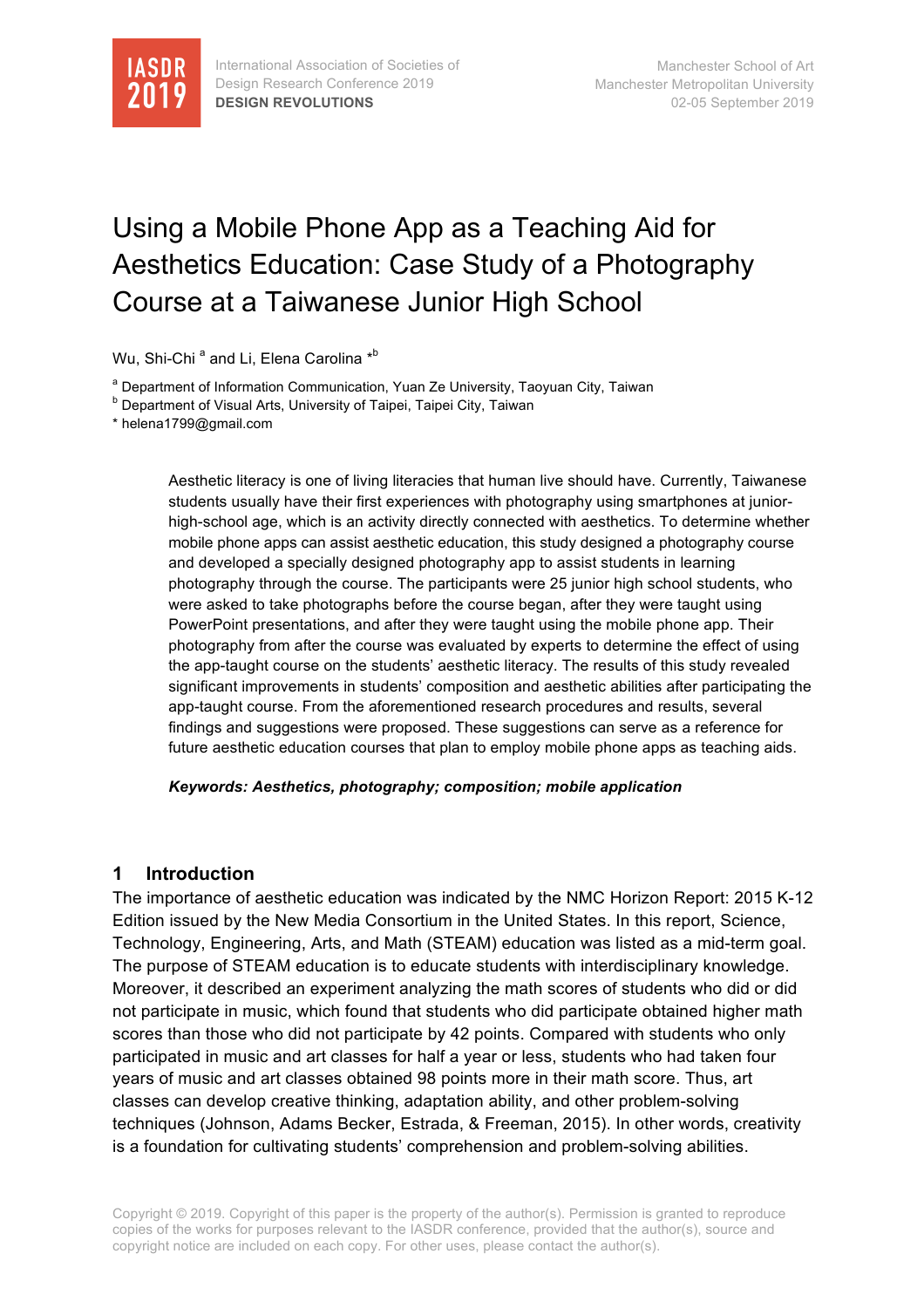Chen (2012) indicated that learning photographic techniques enabled students to express their thoughts and share their emotions, value, and ideas with their peers, which was consistent with the objective of the arts and humanities course. In other words, learning photography would help the development of aesthetic literacy. According to a 2014 survey conducted by Foreseeing Innovative New Digiservices of the Institute for Information Industry, 70% of the Taiwanese public aged 12 years and older possessed a smart device. Sun (2016) surveyed 564 junior high school students in Keelung, where is a city in North Taiwan, 48.7% of the students indicated that the camera was their most frequently used smartphone function. Taking photographs or videos with a mobile phone is one of the most common aesthetic activities for junior high school students; it is also the beginning of their photographic experiences.

Since the mid-1980s, the Taiwanese government has promoted the grade 1-9 curriculum, of which reform in the arts field featured appropriate courses with students' life experiences to develop abilities that they could retain (Chao, 2014). Chang (2011) indicated that during learning, whether in creation or discussion, teachers must guide their students to make connections to their daily lives and explore the context of daily culture to integrate learning and living. Contemporary photographic technology allows anyone with an idea to engage in image creation, and appealing images often receive wide recognition. In addition to perfect and professional images, the content and creativity of an image are also substantial learning indicators and are closely associated with personal experiences (Yu, 2008).

Therefore, this study implemented a photography course in a Taiwanese junior high school using mobile phone apps as teaching aids to determine whether the course and app were able to enhance the photographic techniques and aesthetic literacy of junior high school students. The objectives of this study were as follows:

- (1) Design mobile phone photography-composition app based on the photography principles.
- (2) Compare the photographic outcomes of students instructed by using photography apps and PowerPoint presentations.
- (3) Explore the influence of photography-composition teaching on students' aesthetic literacy.

### **2 Related works**

### **2.1 Aesthetic education**

Aesthetic education means integrating the principle and theory of beauty into teaching and employing activities related to beauty to inspire the perception of students, develop their tastes, and increase their aesthetic experiences to cultivate their minds and enlighten creative thinking (Lu, 2012). The Taiwanese Ministry of Education (2013) stated that the meaning of aesthetic education was to offer the learner a method, opportunity, and environment to perceive, explore, experience, recognize, and practice beauty, as well as to sharpen their minds and bodies for diversified perception.

Liu (2012) stated that teaching photography enhanced the ability of aesthetics and appreciation for students in addition to training their ability to discover beauty and motivating them to document beauty and creation. In 2008, the Taiwan Ministry of Education disclosed the Grade 1–9 Curriculum Guidelines for Elementary and Junior High Schools, in which the objectives of arts and humanities courses comprised three principal axes: (1) Exploration and expression; (2) beauty appreciation and comprehension; (3) practice and application. Photography teaching and creation can achieve the abovementioned three objectives.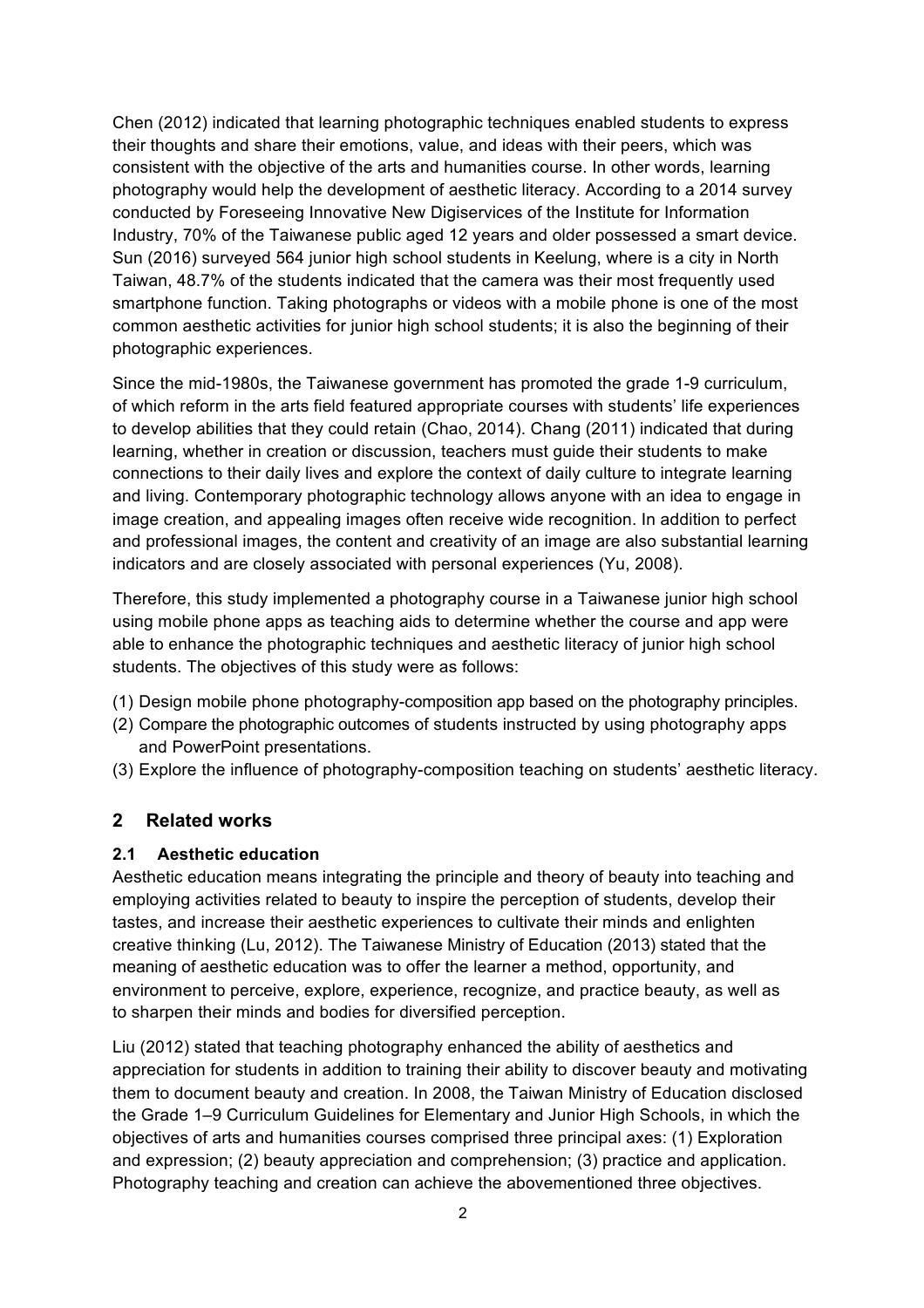Specifically, the process of photoshoots enables students to explore the environment– individual relationship while simultaneously achieving creative expression through photography. Photographic work also enables students to conduct aesthetic discussions and appreciation, and the theme and preservation of photographic work enable students to understand the connection between the work and life of an individual. Finally, acquired photography techniques enable students to constantly connect their creations to their lives. Therefore, the present study incorporated photography teaching and outdoor photoshoots to implement aesthetic education. The influence of this course on aesthetic literacy was also explored.

### **2.2 Photographic composition**

Once a person picks up a camera and looks at the world through photographic vision, the relationship of this person and the photographed object becomes one of beauty appreciation (Liu, 2012). The outcome of a photograph is also associated with the principles of beauty; therefore, photography is suitable for learning aesthetics.

Patterson (2011) indicated that photography comprises two types of visual design: the design feature observed from the photographed object and the image design from arranging the photographed objects. Key elements of photography include the subject matter, lines, outline, color, texture, and composition (Hsieh, 2007). Savakis, Etz, and Loui (2000) indicated that composition to be one of the most important attributes when evaluating an image appeal.

The photographer Freeman (2014) proposed that an outstanding photograph must be based on remarkable composition. If the photograph is narrative, a powerful composition is required to present its content. Hoffmann (2008) stated that the composition of a photograph is similar to that of music; that is, the success of a photograph lies in the connection of each of the individual visual elements. Moreover, Zou (2010) considered that the purpose of composition is to effectively enhance all elements in the viewfinder to achieve a sensory impact. Hedgecoe (2006) indicated that the composition of a photograph must connect different elements logically to tell the story behind the image. An outstanding composition could emphasize the subject and content of a work; the combination of a remarkable technique and an excellent composition form an outstanding photographic work (Prakel, 2012). The composition holds a position in photography that is not to be underestimated. Thus, a student must properly learn composition to present the original idea with adequate emphasis.

The travel photographer Huang (2012) deduced several composition principles based on reviewing and analyzing his work over the years. These principles included horizontal, vertical, symmetrical, diagonal, crooked, golden ratio, L-shaped, T-shaped, cross, V-shaped, crevice, and centered compositions. The author of the present study compiled and organized nine composition principles fit for beginners, which were parallel, diagonal, curve, triangle, rule of thirds, subject-centered, symmetrical, contrast, and framed compositions. These nine types of composition formed the basis of the course and experimental design of the study.

### **2.3 Photographic evaluation criteria**

For the sake of objectivity in photographic evaluation, specific criteria must be established. Wu, Su, and Ouyang (2009) developed the Assessment Regulations for Photography Courses in which the assessment criteria for photographs were categorized into five aspects, namely the composition, exposure, shutter opportunity, depth control, and color. The evaluation criteria for the 2017 National Geographic Photo Contest: Travel Photographer of The Year Contest of the United States included the following three items: creativity (35%),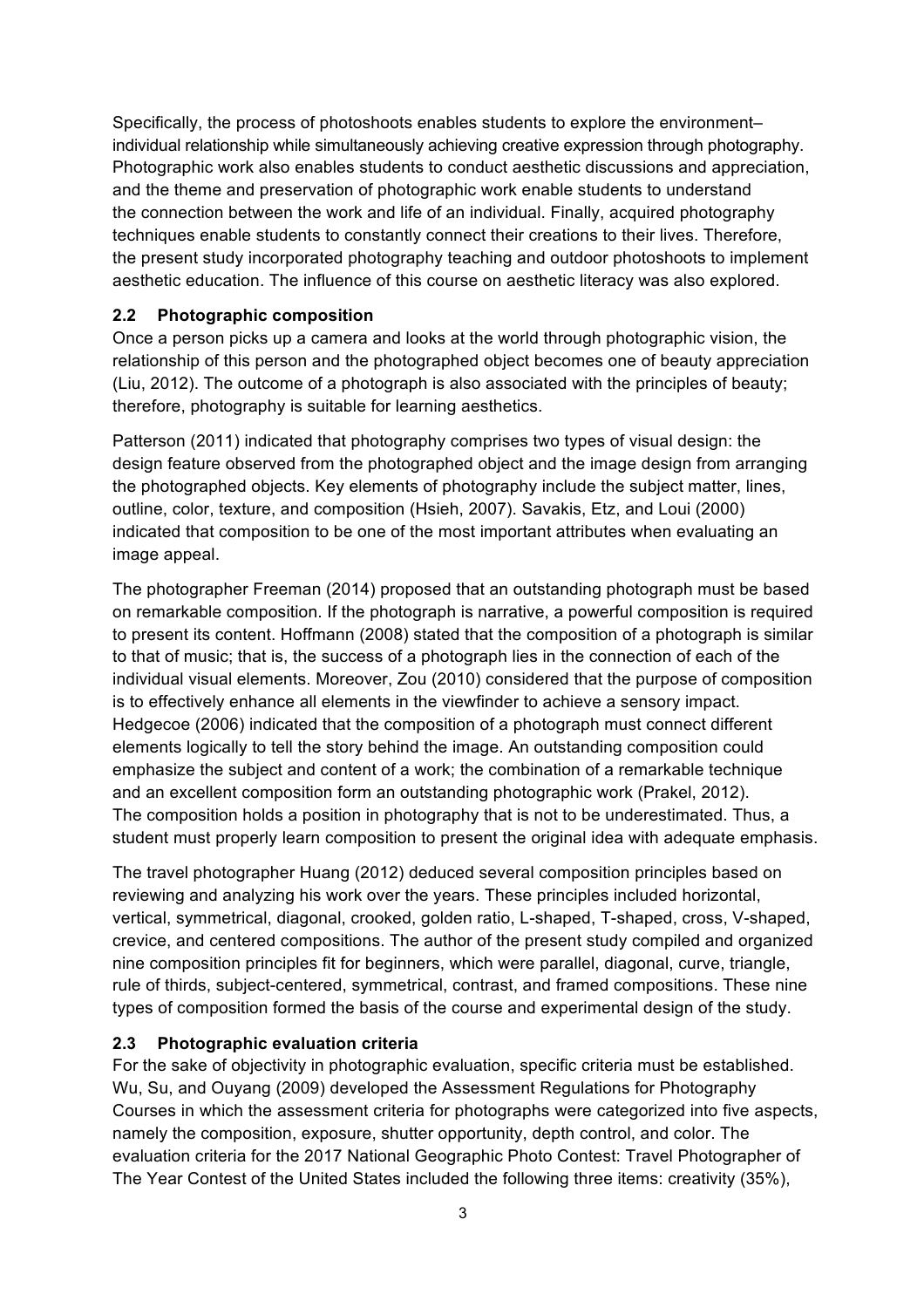photographic quality (35%), and composition (30%). The evaluation criteria for the 100th Anniversary Nikon Photo Contest (2017) included creativity (30%), photographic quality (30%), techniques (including composition) (30%), and votes (10%).

In the Assessment Regulations for Photography Courses proposed by Wu et al. (2009), composition was listed as an individual evaluation criterion. The 2017 Travel Photographer of The Year Contest also listed composition as an individual item in the evaluation criteria. These two examples revealed the importance of composition. In the evaluation criteria of the 100th Anniversary Nikon Photo Contest, composition was particularly listed as one of the photographic techniques. Overall, most photography evaluations have employed the concepts of creativity, quality, and composition.

The objective of this study was to improve the aesthetic ability of students through a photography app for mobile phones to determine whether the app design could teach students about photographic composition. Therefore, composition was singled out as an individual item in the evaluation criteria. The creativity and other presentation methods with particular inspiration or significance were categorized as work aesthetics. These two items served as evaluation criteria in this study.

### **2.4 Mobile application of photographic composition**

Mobile learning (m-learning) refers to establishing a new learning environment wherein students use mobile devices as aids to teaching materials. In m-learning, teachers and students can learn anytime and anywhere. The learning content is related to the environment and varies with changes in it; moreover, the learning progress can be recorded (Mikic, Anido, Valero, & Picos, 2007). M-learning tools can be a tablet personal computer (PC), a smartphone, a pocket PC, a personal digital assistant, a notebook, or any aids or devices that can load digital information content (Quinn, 2000). Kukulska-Hulme (2005) revealed seven desirable attributes of m-learning, which were spontaneous, personal, informal, contextual, portable, ubiquitous, and pervasive. With the development of digitalization, conventional cameras using photographic film have been replaced by digital cameras; moreover, mobile phones, which almost everyone possesses currently, can take pictures. However, the advancement in tools does not mean the art or techniques of photography can be simplified. Learners must learn conventional photography as well as understand digital image processing techniques.

Most commercially available photography smartphone apps are designed to assist photographers in taking photographs that fit their demands or aesthetic requirements. Such apps play an assistive role that could be applied to m-learning. This study selected three apps related to photographic composition that had higher feedback scores in both Google Play (2017) and Apple Store (2017): Hypocoam, cam0.618, and Insight. Hypocoam had two kind compositions for users; cam0.618 provided six compositions for users, but the direction of composition outlines cannot be flipped based on the smart phone screen; Insight app had easy-use interfaces and 24 types of composition. Either the operation is too complicated for a beginner or too simple to offer much operational freedom. Therefore, this study designed a composition-assistive app integrating the aforementioned advantages for photography beginners.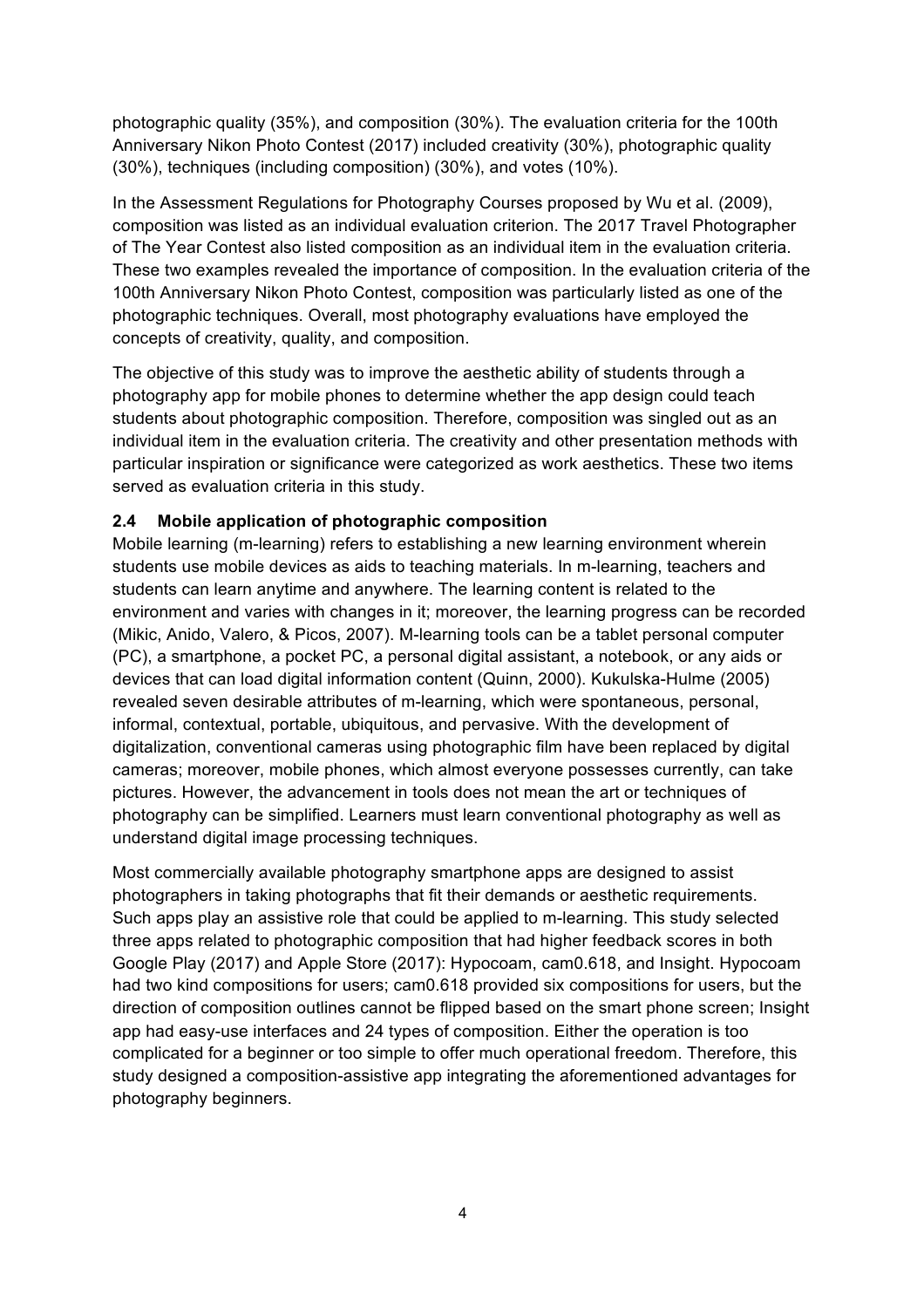# **3 Experiment**

This study employed an experimental research design and recruited junior-high eighthgraders through purposive sampling. This study designed a photography course for a student club and focused on teaching photographic composition using the photographic composition app as a learning aid. The aim was to determine the effect of the classes and photography app on learners' photography techniques and aesthetic literacy.

### **3.1 Experiment flow**

The experimental flow was as follows: (1) designing the course and photography teaching app: Photo Time; (2) inviting two experts to verify the content, learn about the course design, and comment on possible improvements to the app; (3) conducting actual course teaching and student practice; (4) inviting three experts to evaluate three photographic works of the students; (5) conducting statistical analysis on the three actual photographic outcomes; and (6) interviewing three students to know their learning experience.

To explore whether the use of the photographic composition app to assist teaching could effectively improve the learning outcomes of learners, three actual photoshoots were conducted. The first was conducted before the students learned any photography techniques and the second was conducted after they were taught using PowerPoint presentations, covering the principles of form and photographic composition. The third photoshoot was conducted after students were taught using the photographic composition app developed by the authors. This app was used to explain composition theories as well as employed in the actual photoshoot. For all three photoshoots, students were requested to use their devices as photography tools to mitigate the effects of various photography tools or operation styles on the objectivity of the experiment.

Finally, these photographs were given to experts for evaluation focusing on their composition and aesthetics. The composition included all nine composition principles, and the aesthetics involved the subject, creativity, lighting, focus, and colors. This evaluation was used to determine the photographic composition and aesthetic ability of students before and after they participated in the class.

The participants were recruited from the eighth grade of a junior high school in Taoyuan City, Taiwan. The entire course was conducted using student club activity time. Each class lasted 90 minutes and was conducted once every two weeks for a total of four times within eight weeks. For each photoshoot, students were requested to take at least three pictures for a total of at least nine by each student after the three photoshoots. All the photoshoots took place on the school campus.

### **3.2 Mobile application design**

The photographic composition app was designed to simulate actual usage conditions, which enabled students to choose different compositional frames when taking pictures. The software used to write this app was Unity 3D. The app operates on Android version 4.1 or higher and can be found and downloaded in Google Play by searching for "Photo Time." The interface introduction was divided into two parts: the first focused on the main operational interface of the app (Table 1) and the second focused on the part of composition layout of the application (Table 2).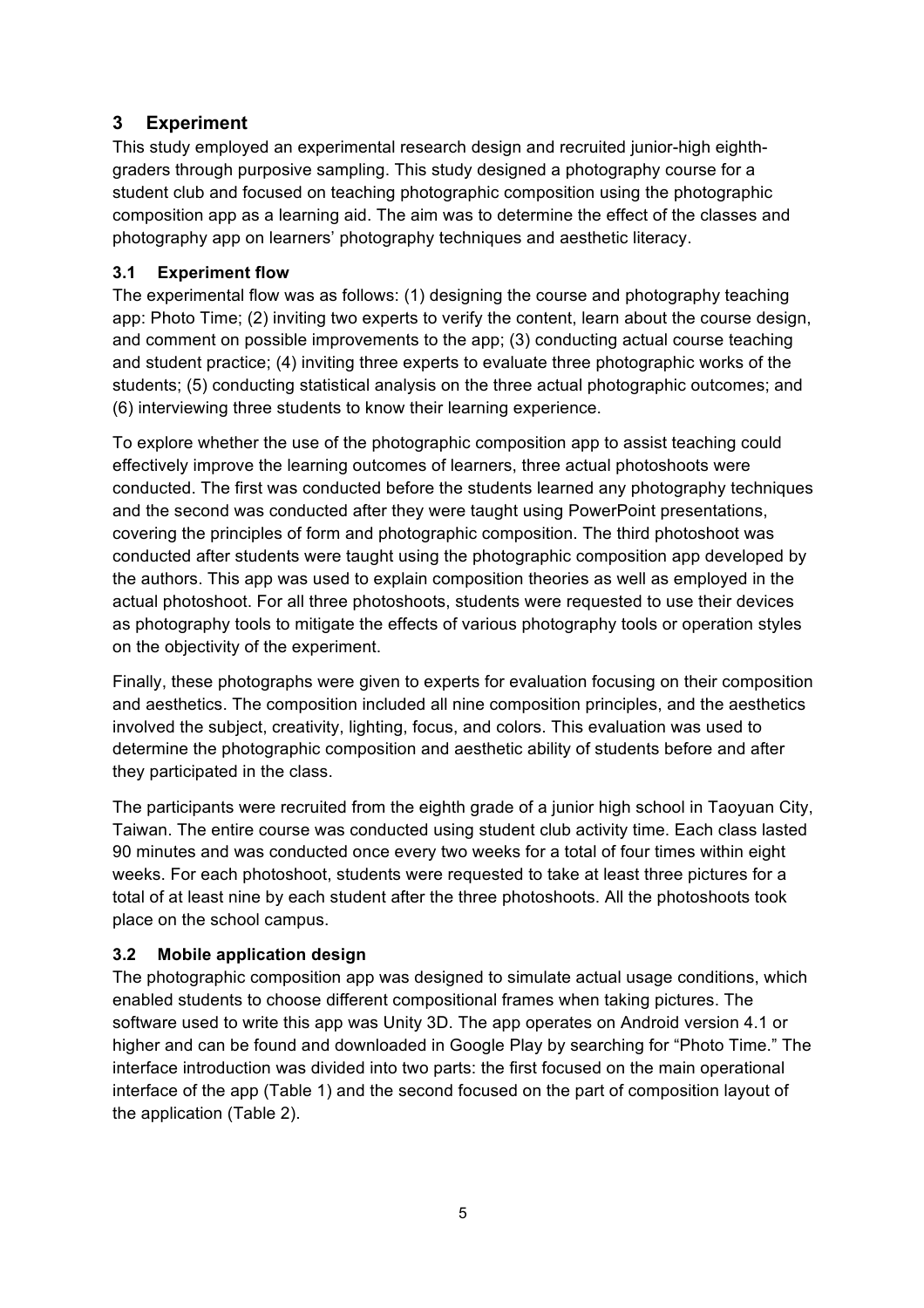





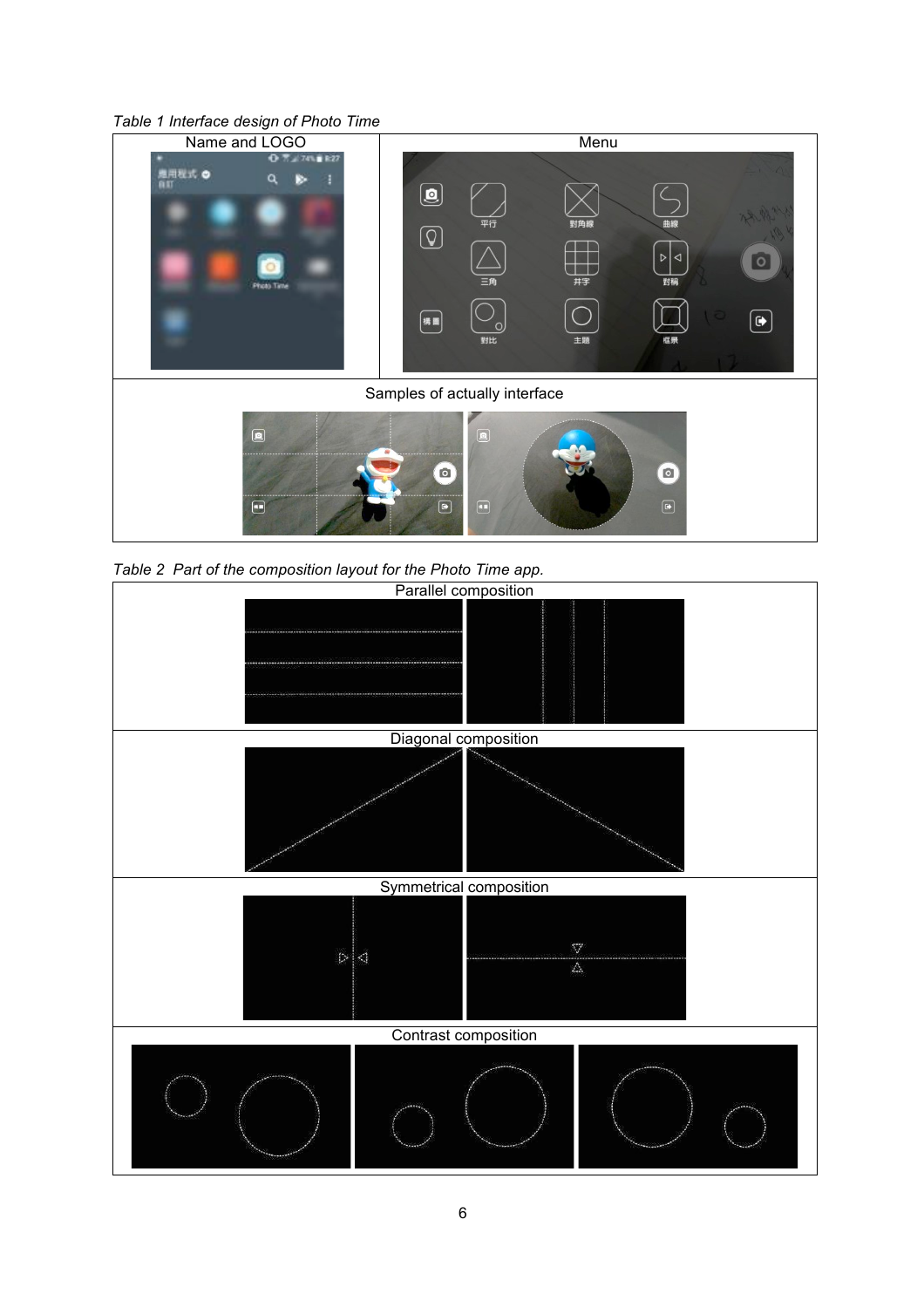### **3.3 Photographic topics**

In the photoshoot area (i.e., the school campus), no fitting location to practice curve composition was found, and furthermore, the experts indicated that curve composition is more difficult for a beginner than other composition types. Therefore, the curve composition was eliminated from the present study, leaving parallel, diagonal, triangle, rule of thirds, subject-centered, symmetrical, contrast, and framed compositions to be practiced.

As previously described, the experiment comprised three photoshoot stages. For each photoshoot, students were required to submit at least three pictures for each of the three composition types assigned to them by a draw. Moreover, the topic for the first photoshoot was decided by a draw. The topics were as follows: (1) contrast, frame, and triangle composition; (2) rule of thirds, symmetry, and frame composition; (3) subject-centered, parallel, and diagonal composition. The topic for the second photoshoot was a topic that differed from the first photoshoot (for example, if topic 2 was drawn for the first photoshoot, then topic 1 or 3 would be selected for the second photoshoot). Similarly, the topic for the third photoshoot was one that was not applied in the first or second photoshoot. This measure prevented participants from taking the same photograph with the same topics. The experts evaluated and determined that the three topics were similar regarding difficulty.

### **3.4 Expert content verification and photoshoot works evaluation**

All students were asked to download the app from Google Play without being told the identity of the developer. Two experts were invited to comment and provide opinions on the experimental procedure, course content, mobile phone app, and photography topics after the completion of experiment, course, and app designs; relevant modifications and corrections were made according to these opinions. The professional background of the two experts; both had been photography teachers over 5 years and were keen to determine whether these nine composition designs were fit for regular photography demands, in addition to wishing to provide suggestions about the course design. After the three actual photoshoots in the classes, three experts were invited to evaluate all the photographic works of the students. All three experts had at least 15 years of experiences in aesthetic professions, such as photography, artistic creation, and communication design.

Items evaluated for each photograph were divided into the following two categories: composition and aesthetics were evaluated. For each category, a score was assigned from 1 to 5; the higher the score was, the favorable the performance was. Students were numbered according to the number of strokes in their last name in an order. Additionally, to prevent students' images being in the same order influencing the evaluation results, students were divided into an odd-number group and an even-number group; images of students in the oddnumber group were presented in the order of photoshoots (1), (2), and (3), whereas those of the students in the even-number group were presented in the order of photoshoots (3), (2), (1).

After all evaluation results had been collected, statistical analysis was conducted in Statistical Product and Service Solutions (SPSS). First, the reliability of the three experts' evaluations was analyzed, and the reliability of internal consistency (Cronbach's α) was tested; the present study employed 0.7 as the standard, which meant that the questionnaires with test results higher than 0.7 were highly reliable (Chiou, 2006). Subsequently, analysis of variance (ANOVA) with dependent samples was conducted to analyze the differences in evaluation scores provided by the three experts for the composition and aesthetics items. The ANOVA significance standard was set as  $\alpha$  = 0.05; that is, if the *p* value of the ANOVA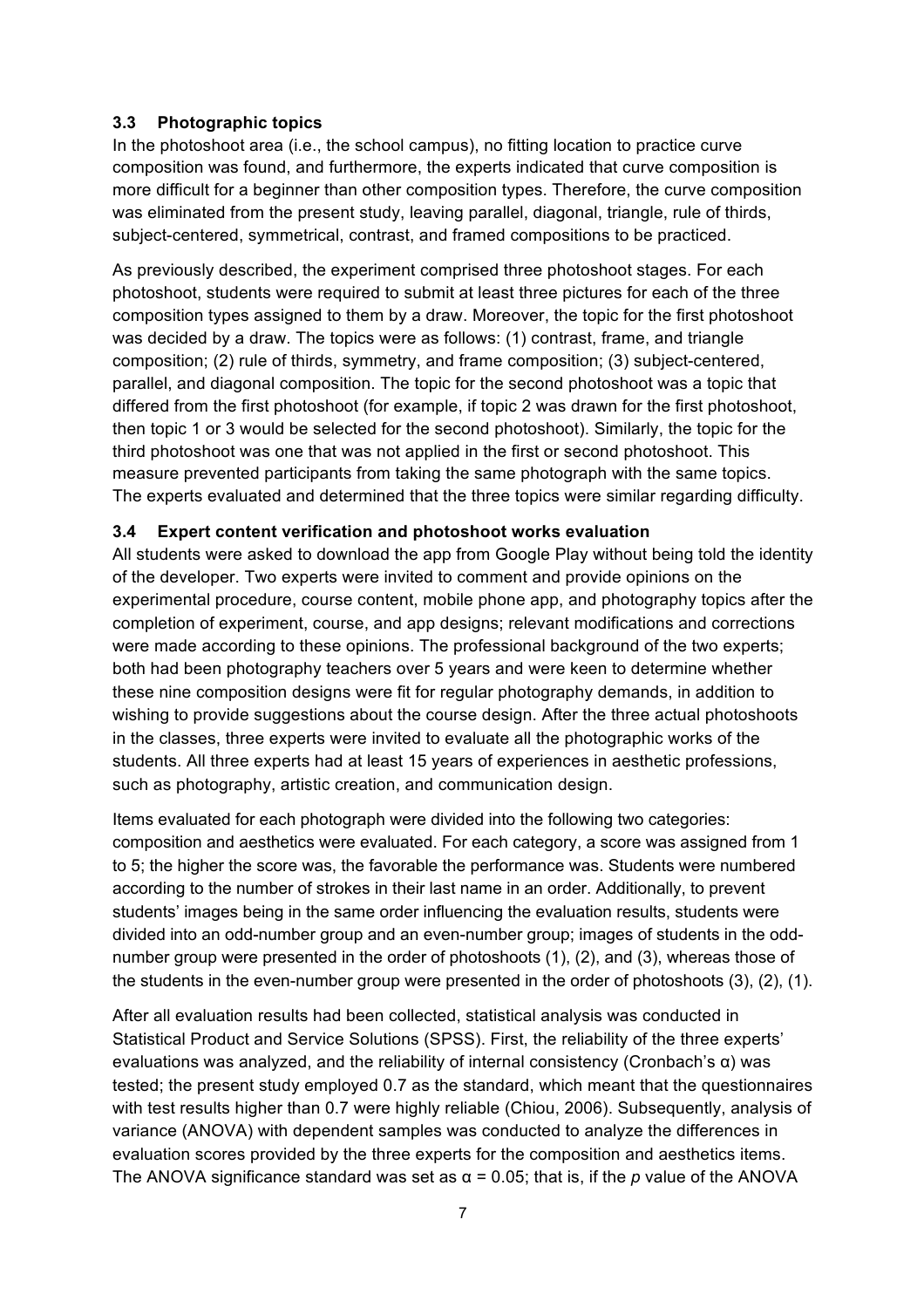result was lower than 0.05, this result was significant and had explanatory significance. Finally, the least significant difference (LSD) test was used as the post-hoc method.

## **3.5 Participants interview**

A semi-structured interview was conducted after the entire course had been completed to determine what the participants had learned and thought. The interviewees were three students selected through purposive sampling. The interviews were conducted with the consent of the students and conducted individually. The interviews comprised two sections: (1) App usage: Do you think learning with an app improved your photography techniques and aesthetic literacy? Can you provide a few examples? (2) Suggestions for classes: Did you prefer learning with the app or the PowerPoint presentation? Why?

# **4 Results and discussion**

The original number of participants in this study was 28. However, due to sick leave, official business leave, and other reasons, the final number of the actual research sample in each stage was 25. In this section, the reliability analysis of the questionnaire was conducted first, and the results were as follows: the internal consistency value (Cronbach's  $\alpha$ ) of the three evaluations by expert 1 was .855; that by expert 2 was .863; and that by expert 3 was .750.

# **4.1 Results of experts' evaluation**

To investigate whether the photographic composition and aesthetic ability of students improved after three classes, the three experts were requested to evaluate the students' images taken during the three photoshoots. The experts evaluated individual work based on composition and aesthetics. Finally, the ANOVA with dependent samples was conducted by the author on the scores of these works.

Regarding the evaluation results of expert 1, according to Table 3, the mean of the three groups was significantly different ( $F = 6.740$ ;  $p = .003 < .05$ ). The post-hoc results indicated a significant difference between the first and third photoshoots (*p* = .004 < .05) as well as between the second and third photoshoots ( $p = .043 < .05$ ). According to Table 4, the mean of the three groups was significantly different (F = 9.129; *p* = .000 < .05). The post-hoc results indicated significant differences between the first and third photoshoots (*p* = .000 < .05) as well as between the second and third photoshoots (*p* = .005 < .05).

| Sources                                                                                       | SS     | df | МS    |           | Post Hoc: LSD                          |
|-----------------------------------------------------------------------------------------------|--------|----|-------|-----------|----------------------------------------|
| Between groups (A)                                                                            | 3.947  | 2  | 1.973 | $6.740**$ | Third photoshoots ( $M = 2.68$ , Sd =  |
| Within groups                                                                                 |        |    |       |           | $0.63$ ) > Second photoshoots (M =     |
| Between-subjects (S)                                                                          | 9.787  | 24 | .408  |           | 2.36, Sd = $0.57$ ), First photoshoots |
| Error (A*S)                                                                                   | 14.053 | 48 | .293  |           | $(M = 2.12, Sd = 0.53)$                |
| Total                                                                                         | 27.787 | 74 |       |           |                                        |
| $\mathbf{A}$ , and $\mathbf{A}$ , and $\mathbf{A}$ , and $\mathbf{A}$<br>$\sim$ $\sim$ $\sim$ |        |    |       |           |                                        |

*Table 3 Summary table of within-subject ANOVA analysis: composition (expert 1)*

Note: \*\**p* < .01.

|  | Table 4 Summary table of within-subject ANOVA analysis: aesthetics (expert 1) |  |
|--|-------------------------------------------------------------------------------|--|
|  |                                                                               |  |

| Sources                                                                                                                                                                                                                                                | SS     | df | МS    |          | Post Hoc: LSD                          |
|--------------------------------------------------------------------------------------------------------------------------------------------------------------------------------------------------------------------------------------------------------|--------|----|-------|----------|----------------------------------------|
| Between groups (A)                                                                                                                                                                                                                                     | 3.307  |    | 1.653 | 9.129*** | Third photoshoots ( $M = 2.20$ , Sd =  |
| Within groups                                                                                                                                                                                                                                          |        |    |       |          | $0.76$ > Second photoshoots (M =       |
| Between-subjects (S)                                                                                                                                                                                                                                   | 22.347 | 24 | .931  |          | 1.80, Sd = $0.65$ ), First photoshoots |
| Error $(A*S)$                                                                                                                                                                                                                                          | 8.693  | 48 | .181  |          | $(M = 1.72, Sd = 0.54)$                |
| Total                                                                                                                                                                                                                                                  | 34.347 | 74 |       |          |                                        |
| the contract of the contract of the contract of the contract of the contract of the contract of the contract of the contract of the contract of the contract of the contract of the contract of the contract of the contract o<br>$\sim$ $\sim$ $\sim$ |        |    |       |          |                                        |

Note: \*\*\**p* < .001.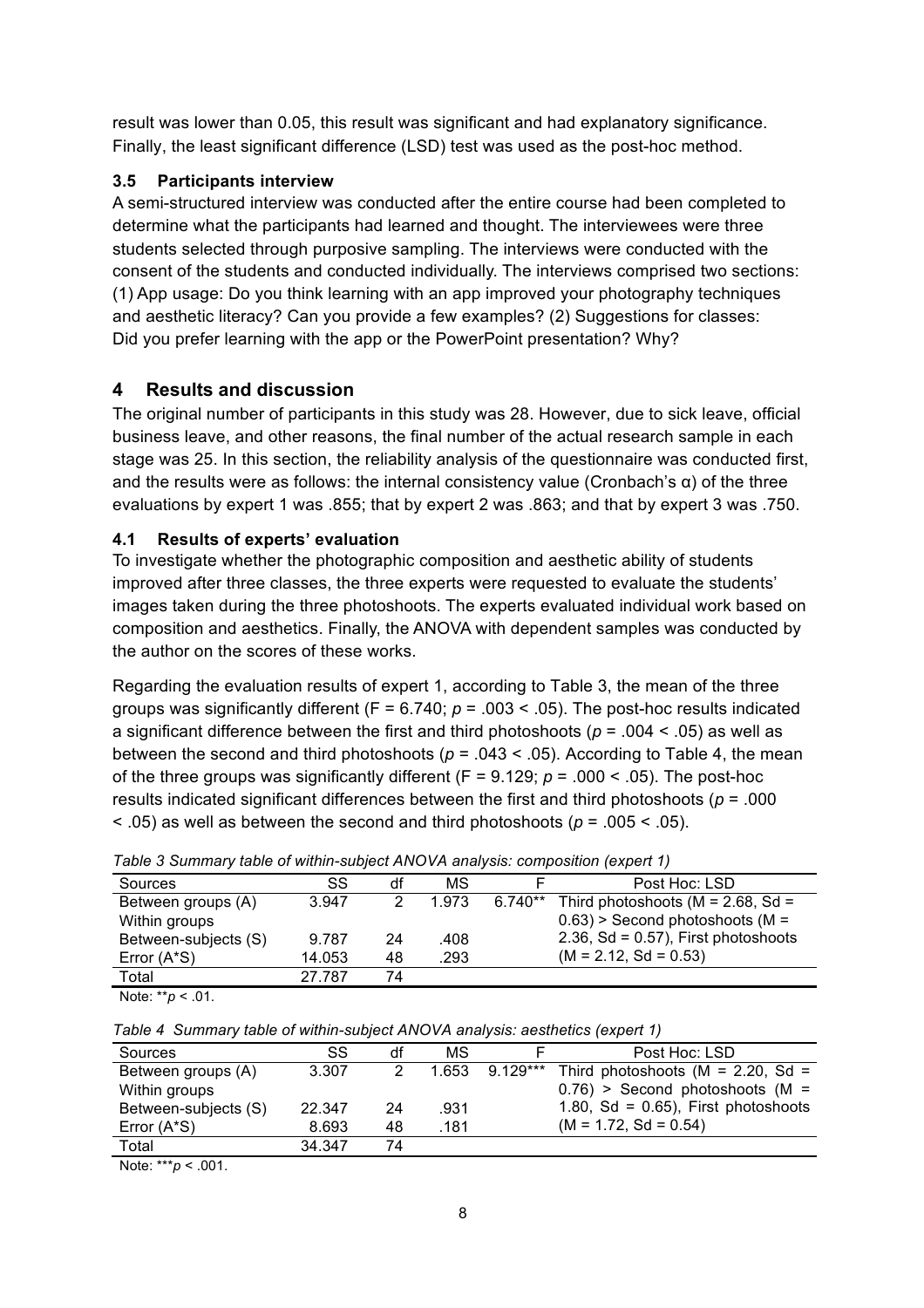Regarding the evaluation results of expert 2, according to Table 5, the mean of the three groups was significantly different (F = 5.401; *p* = .008 < .05). The post-hoc LSD results indicated a significant difference between the first and third photoshoots (*p* = .004 < .05) as well as between the second and third photoshoots (*p* = .022 < .05). According to Table 6, the mean of the three groups was significantly different ( $F = 6.573$ ;  $p = .003 < .05$ ). The posthoc results indicated significant differences between the first and third photoshoots (*p* = .001 < .05) as well as between the second and third photoshoots (*p* = .043 < .05).

| Sources              | SS     | df | MS    |           | Post Hoc: LSD                          |
|----------------------|--------|----|-------|-----------|----------------------------------------|
| Between groups (A)   | 3.307  |    | 1.653 | $5.401**$ | Third photoshoots ( $M = 3.84$ , Sd =  |
| Within groups        |        |    |       |           | $0.62$ ) > Second photoshoots (M =     |
| Between-subjects (S) | 14.587 | 24 | .608  |           | $3.44$ , Sd = 0.65), First photoshoots |
| Error (A*S)          | 14.693 | 48 | .306  |           | $(M = 3.36, Sd = 0.64)$                |
| Total                | 32.587 | 74 |       |           |                                        |
|                      |        |    |       |           |                                        |

*Table 5 Summary table of within-subject ANOVA analysis: composition (expert 2)*

Note: \*\**p* < .01.

*Table 6 Summary table of within-subject ANOVA analysis: aesthetics (expert 2)*

| Sources              | SS     | df | МS    |           | Post Hoc: LSD                          |
|----------------------|--------|----|-------|-----------|----------------------------------------|
| Between groups (A)   | 3.440  |    | 1.720 | $6.573**$ | Third photoshoots ( $M = 3.56$ , Sd =  |
| Within groups        |        |    |       |           | $0.65$ ) > Second photoshoots (M =     |
| Between-subjects (S) | 15.120 | 24 | .630  |           | $3.24$ , Sd = 0.60), First photoshoots |
| Error (A*S)          | 12.560 | 48 | .262  |           | $(M = 3.04, Sd = 0.61)$                |
| Total                | 31.120 | 74 |       |           |                                        |
|                      |        |    |       |           |                                        |

Note: \*\**p* < .01.

Regarding the evaluation results of expert 3, according to Table 7, the mean of the three groups was significantly different (F = 8.377; *p* = .001 < .05). The post-hoc results indicated a significant difference between the first and third photoshoots (*p* = .001 < .05) as well as between the second and third photoshoots (*p* = .031 < .05). Moreover, regarding the aesthetics item for expert 3, the mean of the three groups was not significantly different (F = 2.471; *p* = .095 > .05).

*Table 7 Summary table of within-subject ANOVA analysis: composition (expert 3)*

| Sources                                                                                                                                                                                                                                         | SS     | df | МS    | Post Hoc: LSD                                 |
|-------------------------------------------------------------------------------------------------------------------------------------------------------------------------------------------------------------------------------------------------|--------|----|-------|-----------------------------------------------|
| Between groups (A)                                                                                                                                                                                                                              | 8.107  | 2  | 4.053 | 8.377** Third photoshoots ( $M = 3.16$ , Sd = |
| Within groups                                                                                                                                                                                                                                   |        |    |       | $0.75$ > Second photoshoots (M =              |
| Between-subjects (S)                                                                                                                                                                                                                            | 13.333 | 24 | .556  | 2.68, Sd = $0.80$ ), First photoshoots        |
| Error $(A^*S)$                                                                                                                                                                                                                                  | 23.227 | 48 | .484  | $(M = 2.36, Sd = 0.57)$                       |
| Total                                                                                                                                                                                                                                           | 44.667 | 74 |       |                                               |
| the state of the state of the state of the state of the state of the state of the state of the state of the state of the state of the state of the state of the state of the state of the state of the state of the state of t<br>$\sim$ $\sim$ |        |    |       |                                               |

Note: \*\**p* < .01.

#### **4.2 Results of interview**

This section presents the semi-structured interviews with the three students to understand the influence of the course on its participants. The results of these interviews are described as follows.

#### 4.2.1 Interviewee 1

The expert evaluation results for the photographs from the first photoshoot by interviewee 1 were 3, 2.5, and 2 points (means of composition and aesthetics), whereas the evaluation results the third photoshoot were 4, 3, and 4 points. The results indicated that the photography techniques of the interviewee were notably improved.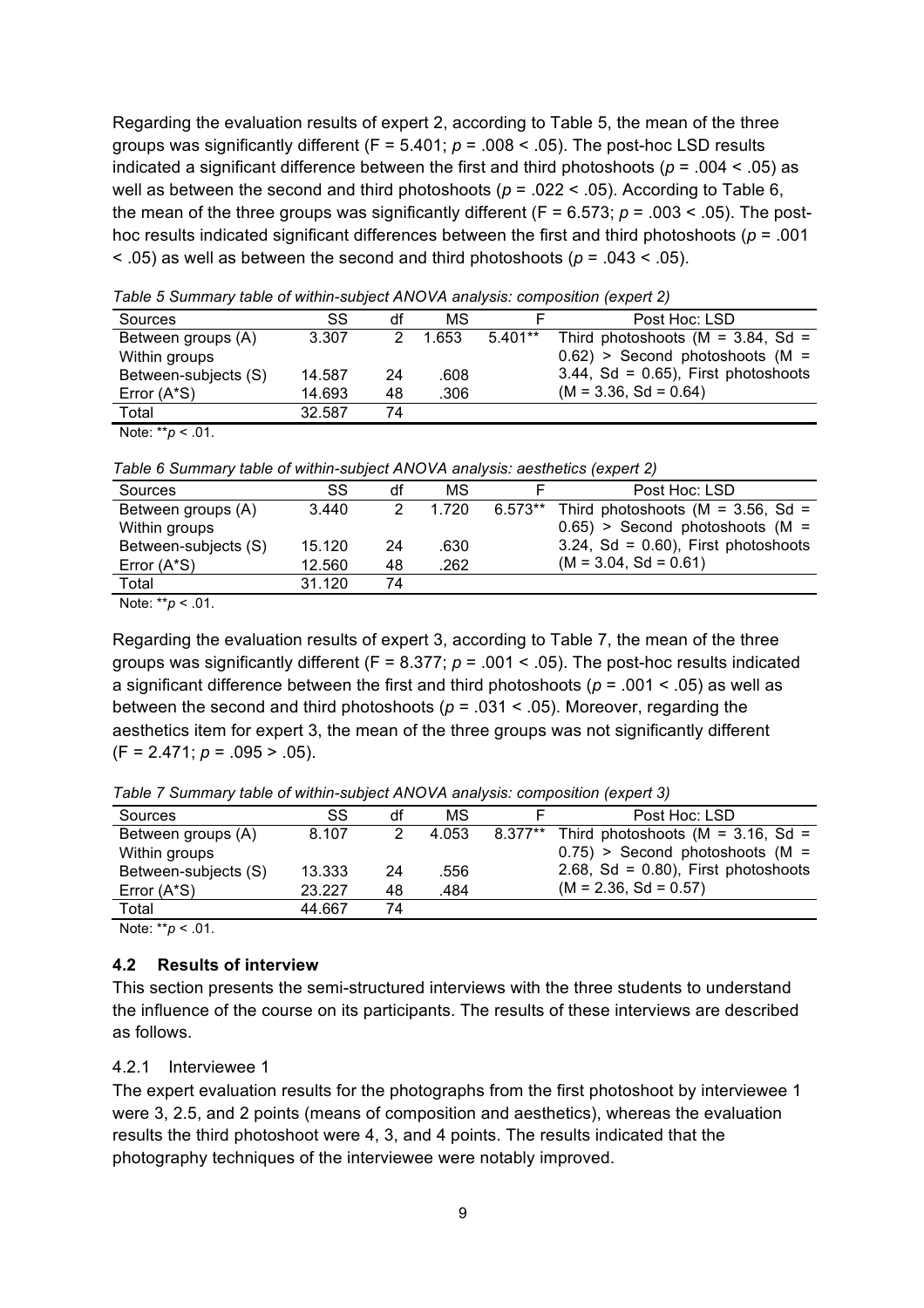The author asked whether the app-taught course helped improve photography techniques and aesthetics, interviewee 1 answered, "I think so! Because the composition lines were very clear when taking pictures with the app." In other words, interviewee 1 was confident about the effect of the app on improving composition techniques.

In response to the question, "Did you prefer the app-taught or PowerPoint-taught course?" the interviewee 1 answered, "I prefer the app because using the app I could take pictures myself. Taking pictures by myself was more interesting." This response indicated that interviewee 1 was interested in actual hands-on operation, satisfied with the photoshoots. Relevant responses from interviewee 1 included: "I felt a sense of accomplishment about taking pictures."

### 4.2.2 Interviewee 2

The expert evaluation results for the photographs from the first photoshoot by interviewee 2 were 4, 2, and 3 points, whereas those of the final photo were 5, 3, and 4.5 points. The results revealed an improvement in both the composition ability and aesthetics.

The author asked, "Did the app help improve your photography techniques and aesthetics?" The interviewee answered, "Yes. I think I can take better pictures now than I could before." The result indicated that interviewee 2 was confident about the effect of the app-taught course in photography.

Regarding the class contents, the author asked, "Did you prefer the app-taught or PowerPoint-taught course?" Interviewee 2 answered, "I preferred the PowerPoint-taught course. I am not sure why, but the presentation seemed clearer." This response indicated that interviewee 2 determined the app to be a teaching aid and preferred the information to be listed in a presentation.

### 4.2.3 Interviewee 3

The evaluation results for the photographs from the first photoshoot by interviewee 3 were 5, 1, and 3 points, whereas the results for the final photographs were 4, 2, and 3 points. Interviewee 3's photography techniques did not demonstrate remarkable improvement.

The author asked, "Did the app help improve your photography techniques and aesthetics?" The interviewee answered, "I think so, compared with the pictures I took before." Therefore, interviewee 3 had noticed an improvement compared with before the course.

Regarding the class content, the author asked, "Did you prefer the app-taught or PowerPoint-taught course?" Interviewee 3 answered: "The app was better because it felt more convenient, particularly because I could take pictures by myself. I prefer taking pictures by myself." This indicated that interviewee 3 was interested in actual hands-on operation.

### **4.3 Discussion**

Analysis results of revealed that scores for the students' photographs from the third photoshoot were significantly higher than those of the first and second photoshoots. The results indicated that the students' composition ability may be improved after classes. Interviewee 1 indicated that the clear markings for composition on the app facilitated photo taking. Lin (2014) indicated that employing tablet PCs with an app for information courses resulted in exceptional learning outcomes. This outcome was similar to the results obtained in this study, which indicated that using an app as a teaching aid was beneficial. Interviewees 1 and 3 preferred using the app in classes because the hands-on operation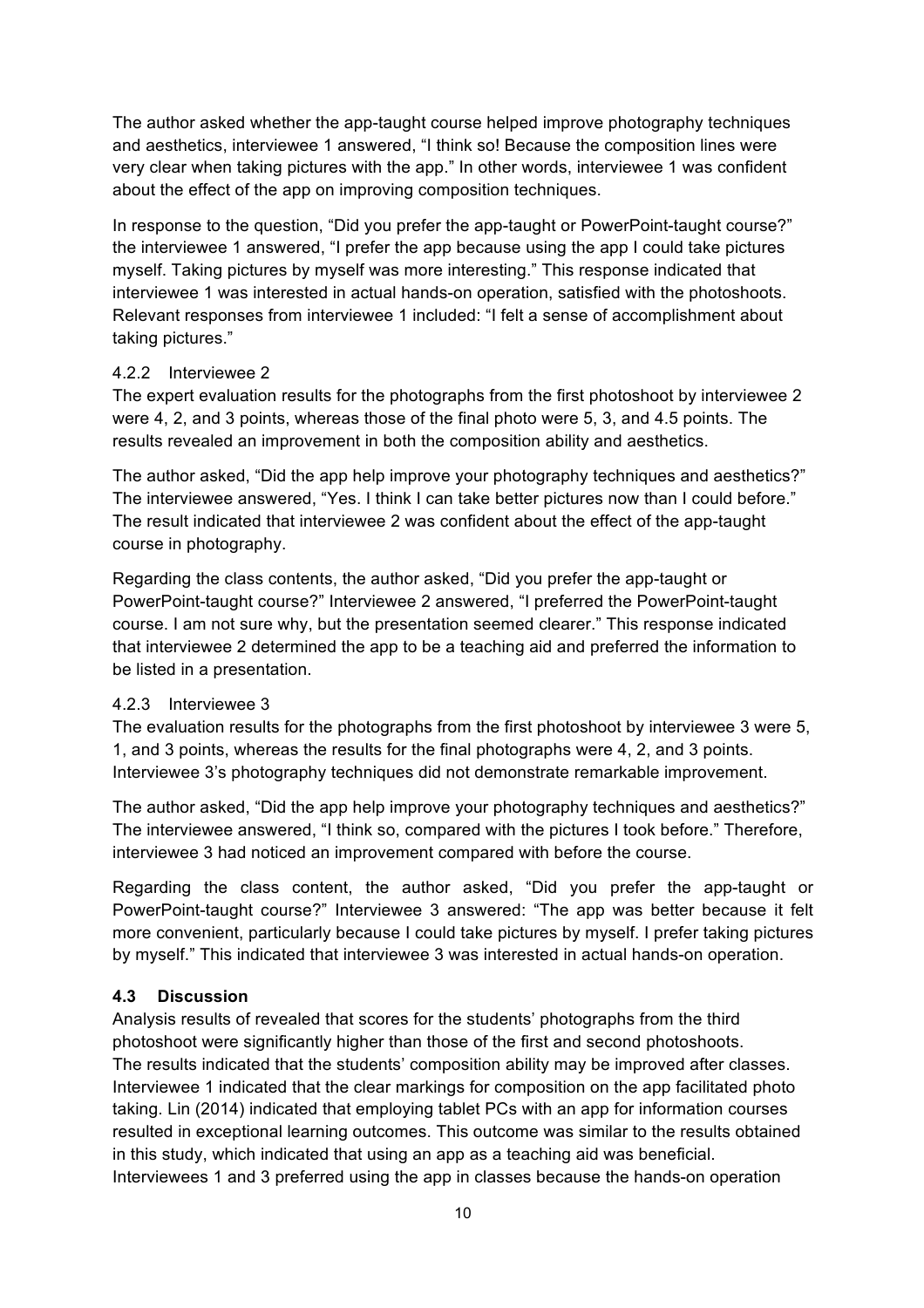was interesting, whereas interviewee 2 preferred the presentation in class because it was clear. In summary, both teaching methods had their advantages.

Several inevitable problems were encountered during the study that might affect its research results: (1) A few students were not able to participate in the complete course because of sick leave or personal leave; therefore, a complete collection of student images was not possible. Moreover, because the number of students who signed up for this course was fixed, adding additional participants was not an option. (2) Changes in the seasons and weather were impossible to control; for example, the day of the first photoshoot was sunny and those for the second and third photoshoots were cloudy with slight rain. This caused a change in lighting, which rendered quality control of photographs difficult. (3) The app designed for this study was uploaded for Android by the author. However, certain brands of mobile phone were unable to install the app that the students had to take turns using another mobile phone to practice. The unfamiliarity of students with the mobile phone's operation could have influenced the photographic outcomes. (4) The length of time of using the App was no longer than 60 minutes for each participant; therefore, it is hard to evaluate the long-term effect of the aesthetic ability through using the App.

### **5 Conclusion**

According to the experiment results of the present study, the composition and aesthetic abilities of the students were improved after the course on photographic composition. These results proved that teaching could indeed shape and nurture aesthetic literacy. In addition, the app served as a teaching aid to improve the students' photographic techniques and aesthetic literacy. The variable in this study was the use of a mobile phone app in teaching photographic composition, and the influence of the variable on aesthetic education was determined. The results indicated that both the use of an app and a PowerPoint presentation were liked by students. The author suggests starting the course with an app to attract students' attention before continuing with further teaching of knowledge to achieve the optimal advantages of each teaching method.

Concerning the research participants, the participants of the present study were selected through purposive sampling; thus, some students volunteered and some were assigned. This situation resulted in different students' active participation levels. Future studies are suggested to employ random sampling and conduct their research in art classes instead of student clubs to prevent excessive similarity in participants' features.

Regarding the research time, because this study was limited to teaching during the time allotted for student club activities, the research schedule could not be postponed even when the weather conditions were not ideal for the activities. Future studies are suggested to set the photoshoots indoors to mitigate the influence of weather conditions. In addition, the longterm effect of photography skill through the App should be further studied in the future. For instance, whether the users can really has a good skill of photography composition without using the App when they have learned the photography with the App after a period time.

Finally, the paper presented that the mobile applications can be a teaching aid for design or art education. However, when the courses overuse the Apps as the teaching aids, does it possible make students over focus on the training of technical ability, which in turn of the affects the development of creativity or imagination. The balance of knowledge teaching and skill training when using Apps as the teaching aids, which is worth to be studied in the future.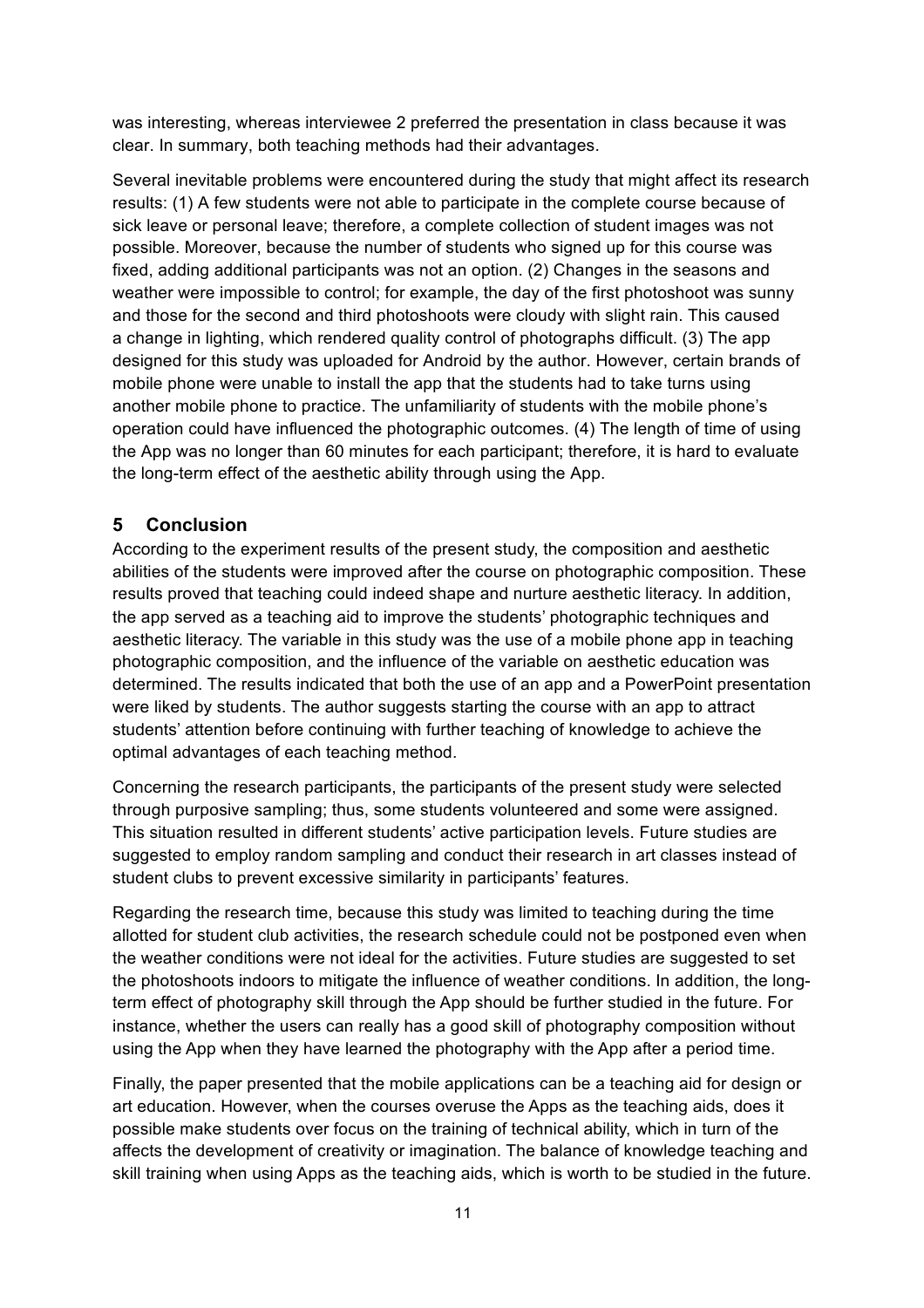### **6 Acknowledgement**

This study was partially supported by the Ministry of Science and Technology, Taiwan, MOST 106-2813-C-155-019-H. The authors are grateful for this support.

#### **7 References**

- 100th Anniversary Nikon Photo Contest. (2017). Evaluation criteria for 100th Anniversary Nikon Photo Contest. Retrieved 15th February, 2019 from https://100th.coolpix.com.tw/rules.php.
- 2017 National Geographic Travel Photographer of the Year. (2017). Travel Photographer of The Year Contest 2017. Retrieved 10th February, 2017 from http://travel.nationalgeographic.com
- APP Store. (2017). APP Store. Retrieved 10th February, 2017 from https://itunes.APPle.com.
- Chang, C. –T. (2011). 'Photography Is Not Only Taking Pictures:' AN Action Research of Integrating Visual Culture Concepts into Photograhy Teaching in a Junior High School (Unpublished master thesis). National Changhua University of Education, Changhua County, Taiwan.
- Chao, H. –L. (2014). Curriculum Policy and Teachers' Awareness of Curriculum: Example from Art and Humanities Disciplines. *Secondary Education*, *65*(1), 6-18. doi:10.6249/SE.2014.65.1.01.
- Chen, Y. (2012). An application of instructional design and motivation principles: sixth grade photographic teaching in the field of arts and humanities (Unpublished master thesis). National Taipei University of Education, Taipei City, Taiwan.
- Chiou, H. (2006). *Quantitative research and statistical analysis in social & behavioral sciences*. Wunan Publishing, Taipei, Taiwan.
- Foreseeing Innovative New Digiservices of Institute for Information Industry. (2014). Consumer behavior survey for the first half year of 2014. Retrieved 5th February, 2017 from http://www.iii.org.tw/
- Freeman, M. (2014). *Michael Freeman's photo school: Composition*. Flag Publishing. Taipei City, Taiwan.
- Google Play. (2017). Google Play Android APPs. Retrieved 10th February, 2017 from https://play.google.com/store/APPs
- Hedgecoe, J. (2006). *The art of digital photography.* London: Dorling Kindersley.
- Hoffmann, T. A. (2008). *The art of black and white photography, 1st Edition*. Published by Rockynook Inc.
- Hsieh, C. –F. (2007). "Construction" and "Representation" in 2007 Camellia Photography. *Art Appreciation, 3*(6), 102-106。
- Huang, D. –S. (2012). *Great composition of attractive photos*. Sharp Point Publishing Group: Taipei, Taiwan.
- Johnson, L., Adams Becker, S., Estrada, V., & Freeman, A. (2015). NMC Horizon Report: 2015 K-12 Edition. Austin, Texas: The New Media Consortium.
- Kukulska-Hulme, A. (2005). Mobile Usability and User Experience. In A. Kukulska-Hulme & J. Traxler, J. (Eds.) *Mobile Learning: A handbook for educators and trainers* (pp. 45-56). London: Routledge.
- Lin, S. –T. (2014). An Action Research of Applying App and Tablet Computer in Information Education for the Six Graders in Elementary School (Unpublished master thesis). National Chung Cheng University, Chiayi, Taiwan.
- Liu, B. –H. (2012). The aesthetic function of college photography courses. *Theory and Practice of Contemporary Education, 10*, 45-47.
- Lu, M. –H. (2012). *Encyclopedic dictionary of education*. Winjoin Book. Taipei City, Taiwan.
- Mikic, F., Adino, L., Valero, E., & Picos, J. (2007). Accessibility and Mobile Learning Standardization. *Paper presented in Second International Conference on Systems (ICONS'07) (ICONS)*, Sainte-Luce, Martinique, France, pp. 32. doi:10.1109/ICONS.2007.8.
- Patterson, F. (2011). *Photography and the art of seeing: A visual perception workshop for film and digital photography*. Firefly Books: Fourth edition.
- Prakel, D. (2012). *Basic photography 01: Composition*. AVA Publishing: Second edition.
- Quinn, C. (2000). mLearning: Mobile, wireless, in-your-pocket learning. *Line Zine.* Retrieved December 21, 2018 from https://www.linezine.com/2.1/features/cqmmwiyp.htm.